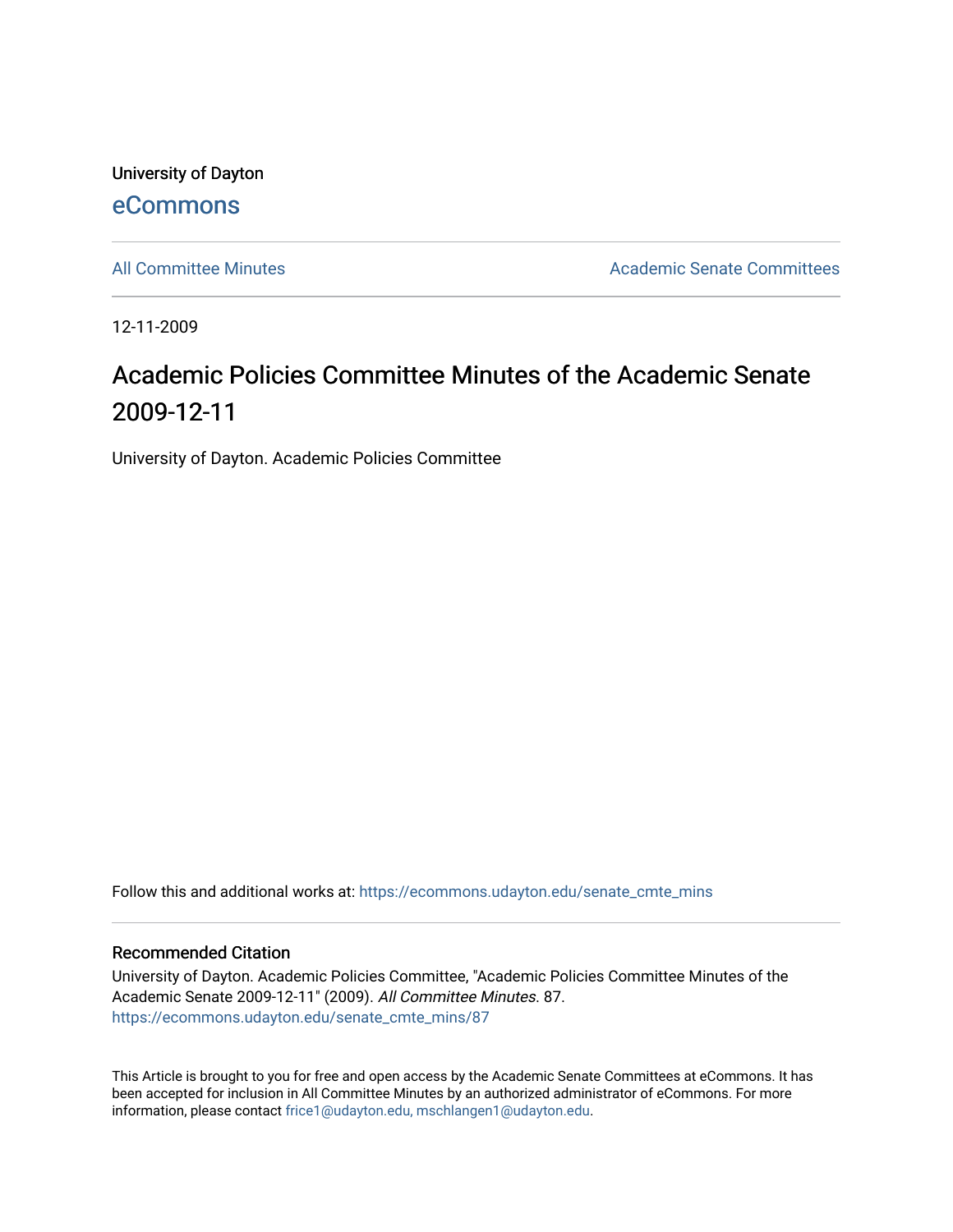## UNIVERSITY OF DAYTON MINUTES OF THE ACADEMIC POLICIES COMMITTEE OF THE ACADEMIC SENATE December 11, 2009 KU 211; 3:00 p.m.

#### *Attendance*

*Present*: Benson, Bickford, Donnelly, Frasca, Gallagher, Gauder, Jain, Hess, Huacuja, Liu, Malone, White.

*Guests*: Dorion Borbonus (History), Laura Hume (History), Juan Santamarina (History)

## *Approval of Minutes*

The minutes of November 20, 2009 were approved.

#### *Announcements*

 Next scheduled meeting of APC begins at 3PM on Friday January 22 at LTC Studio room 42 (basement level of Roesch Library). The APC meetings for Spring 2010 will take place 3-5pm at this venue on the following Fridays:

| 01/22 | $3-5$ pm | confirm forum host assignments        |
|-------|----------|---------------------------------------|
| 02/05 | $3-5$ pm | assess UD community feedback on CAP   |
| 02/12 | $3-5$ pm | assess UD community feedback on CAP   |
| 02/19 | $3-5$ pm | assess UD community feedback on CAP   |
| 03/19 | $3-5$ pm | receive next revision of CAP document |
| 04/16 | $3-5$ pm | assess community feedback on CAP      |

## *Old Business: CAP*

- CAP Task Force Report Pat Donnelly reported on the progress of the Working Groups as part of the "Work Plan for the Development of the Common Academic Program". Donnelly distributed "Report from the Coordinating and Writing Task Force to the APC December 11, 2009". (Appendix A.)
- APC will host forums on the *revised* CAP document expected from the Task Force by February 1, 2010. The APC-hosted forums will seek feedback from faculty, staff and students on thi*s revised* CAP proposal. The APC will review and discuss the community feedback with the CAP Task Force and the Academic Senate by late February. Based on this, a detailed description of the formal CAP proposal, including implementation plan, will be presented by the CAP Task Force and discussed by the Academic Senate beginning at the Senate meeting of March 26, 2010. The APC-hosted forums will take place:

| $02/04$ Thursday, 6-8pm                        | KU 331                 | <b>Students</b>          |
|------------------------------------------------|------------------------|--------------------------|
| $02/05$ Friday, 1-2:30                         | Science Ctr Auditorium | Faculty, Staff, Students |
| $02/08$ Monday, 4-6pm                          | Science Ctr Auditorium | Faculty, Staff, Students |
| 02/11 Thursday, 12-1:30 Science Ctr Auditorium |                        | Pre/Non-tenured Faculty  |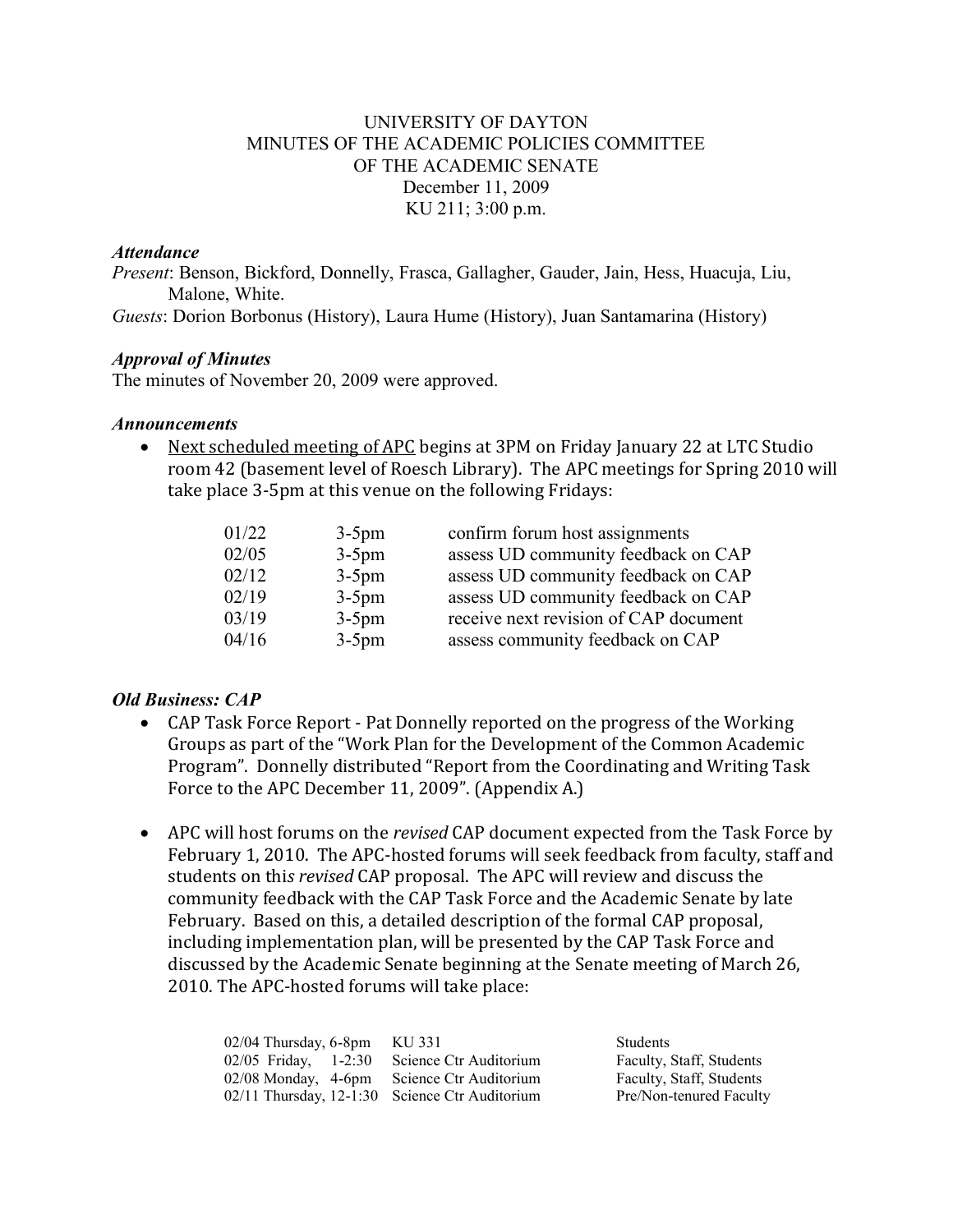The APC will continue review of community feedback and deliberations on CAP. It is anticipated that a formal CAP proposal, including implementation plan, will be presented by the CAP Task Force to be discussed and acted upon at the April 23, 2010 meeting of the Academic Senate.

During each APC -hosted CAP forum, one Task Force member will review the newly revised CAP proposal, two members of the APC will attend, facilitate discussion, take notes, and will later present summaries of feedback to the entire APC. The APC will request the assignment of a Quickplace site for the posting of APC feedback summaries on the revised CAP 2010.

- APC members continue to review CAP-related documents posted at the Quickplace sites "Senate Docs" and "CAP Work Groups".
- APC members reviewed a CAP-related document received 12/10/09 from the Department of History titled "History and the Humanities Base: A Proposal for Curricular Revision." (Appendix B.) The APC heard discussion from Juan Santamarina (Department of History) concerning the Department of History's efforts to expand history offerings into a linked two-course history requirement within the first and second year in the revised CAP document. The APC considered this History document as a point on process, not as an amendment to CAP, as CAP has not yet been revised and represented. The Department of History presented their proposal to the First Year Humanities Base Working Group but the Working Group's charge is to develop first year courses, not second year courses. The Department of History feels that any revision of HST103 (developing in the Humanities Base Working Group) will be impacted by revisions to their 2nd year history offerings. The Department of History is advised to review the criteria from the Crossing Boundaries Working Group to determine whether their 2<sup>nd</sup> year proposed offerings might be appropriate as Inquiry or Integrative courses. The APC will hear feedback and proposals to amend the *revised* CAP in February.

It was determined by the APC that, during development of a revised CAP document, our task is to review the process for developing the revision. Once the revised CAP document is submitted to the university community at the end of January, the APC will also work to gather feedback from faculty, staff and students. During February, the APC will deliberate on the revised CAP document, will consider the community feedback, and will make recommendations to the Task Force. If there are proposed amendments to CAP, the APC will consider those and make recommendations to the Task Force. Any needed revisions could be incorporated during March, presented to the APC, the university community and the Senate for further discussion, with a final document expected at the Senate in April, 2010.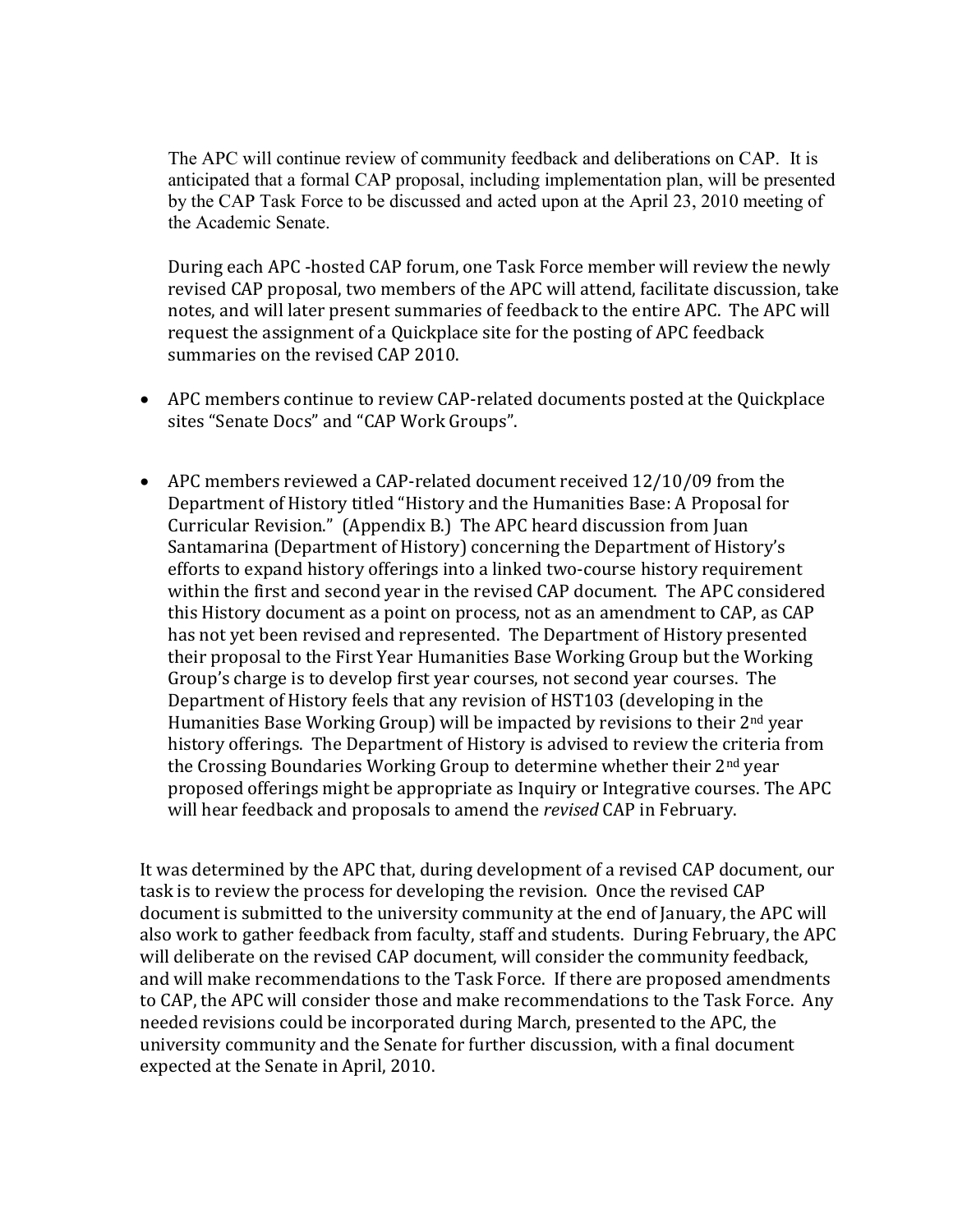Currently, our review includes receiving reports from the CAP Task Force, monitoring the posted reports from the CAP Working Groups, and hearing feedback on the process. In February, the revised CAP document is expected to articulate criteria for CAP courses *and* will address the administrative processes that will approve CAP curricula. Once we have a revised CAP document, the APC will hear recommendations and will facilitate further process for revision.

The meeting was adjourned at 4:28 p.m.

Minutes recorded by Nicole Benkalowycz.

Minutes submitted by Judith Huacuja, Chair – Academic Policies Committee.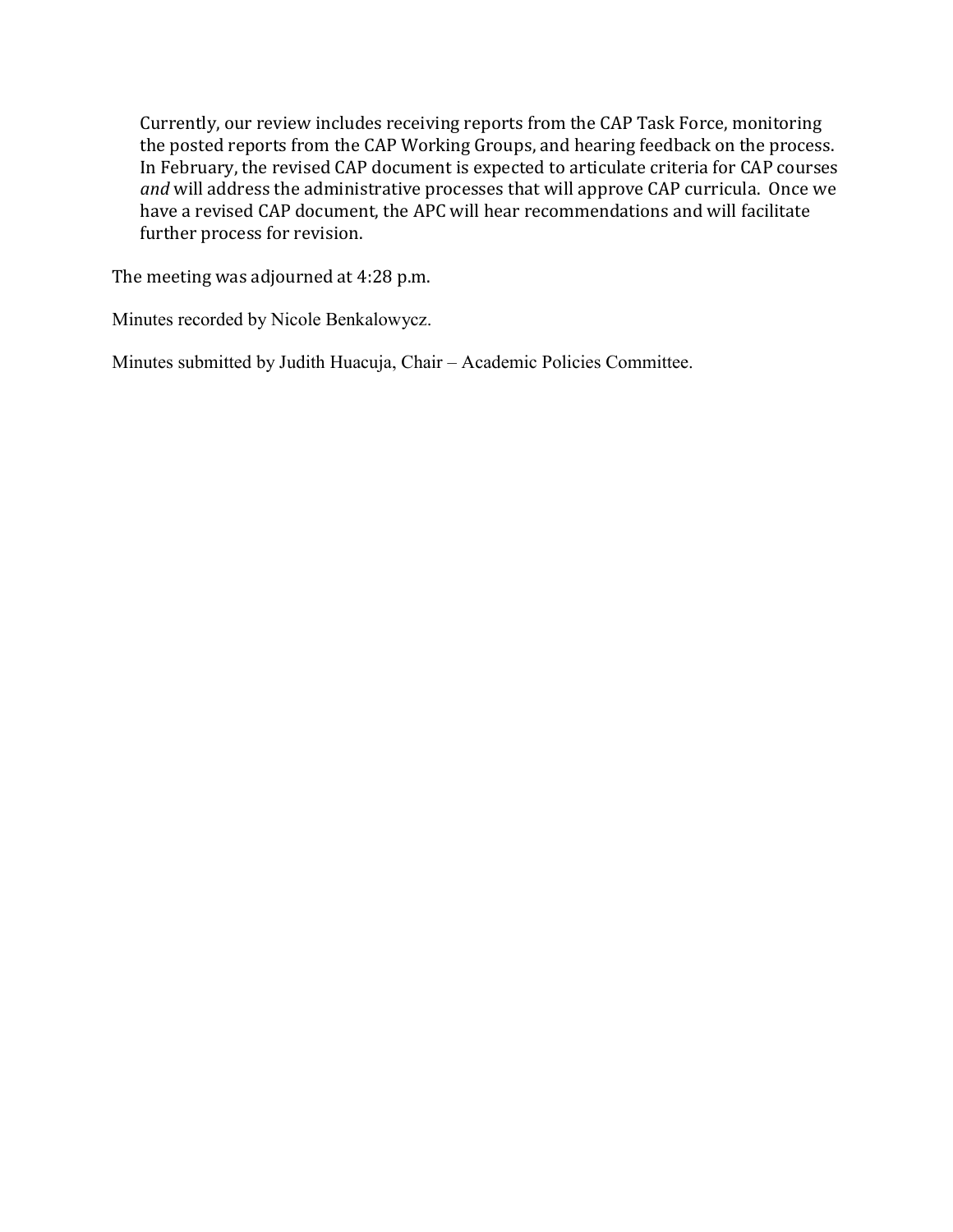## **APPENDIX A**

# **Report from the Coordinating and Writing Task Force to the APC December 11, 2009**

(For full updates on the Task Force and Working Groups, see Senate Quickplace site for CAP.)

See Report to the Academic Senate, December 4, 2009

On Monday Task Force representatives met for the second time with the Chairs Collaborative to discuss the CAP. We reviewed the time frame for the Spring term deliberations and had a wide ranging discussion of various issues.

On Thursday, the Task Force convened a meeting with the Working Groups chairs. **Math WG**: has a draft on the Quickplace site and will meet next Tuesday (Dec. 15) to finalize it.

**ENG WG**: ENG 100/200 has been approved by CAS AAC and UGE to go forward as official pilots. Official approval will happen in concert with the APC and CAP.

Arts WG: the proposal is on Quickplace. We need to specify that the Arts requirement is 3 credit hours (whether it is one three credit course, three one-hour courses, or a two and a one hour course).

**Oral Communication WG**: will have a reasonably specific proposal by the 15<sup>th</sup>. **Humanities WG**: WG wants links between all four humanities courses rather than just two. Their report will re-embrace the 4 course structure of the Humanities Base. It will re-energize the common theme: What does it mean to be human? Discussion: This question is not exclusive to the humanities. If this question and the seven learning outcomes cross every/many CAP courses, then the WGs are moving together towards an integrated program.

**Natural Science WG**: They are tying knots to finish the proposal. Science faculty are meeting Friday to discuss models. The Dec 15 proposal will not include the models. Discussion focused on what would be included and the need to have the models in the revised CAP proposal. The Task Force would need to have the models to include in the proposal by Jan 15.

**Social Science WG**: They have a working report with two options. They may prioritize the models in the proposal.

**Crossing Boundaries WG**: The report is almost complete. They are trying to reconcile feedback from the Philosophy and Religious Studies Departments about the criteria for the practical ethical action course. They may have the criteria for first two courses completed. The WG proposes combining the inquiry/integrative courses.

**Major Capstone WG**: WG has developed criteria for capstone courses and sees the seven student learning outcomes as the link between the Capstone course or experience and previous courses. Decisions about the number of hours will be left up to departments.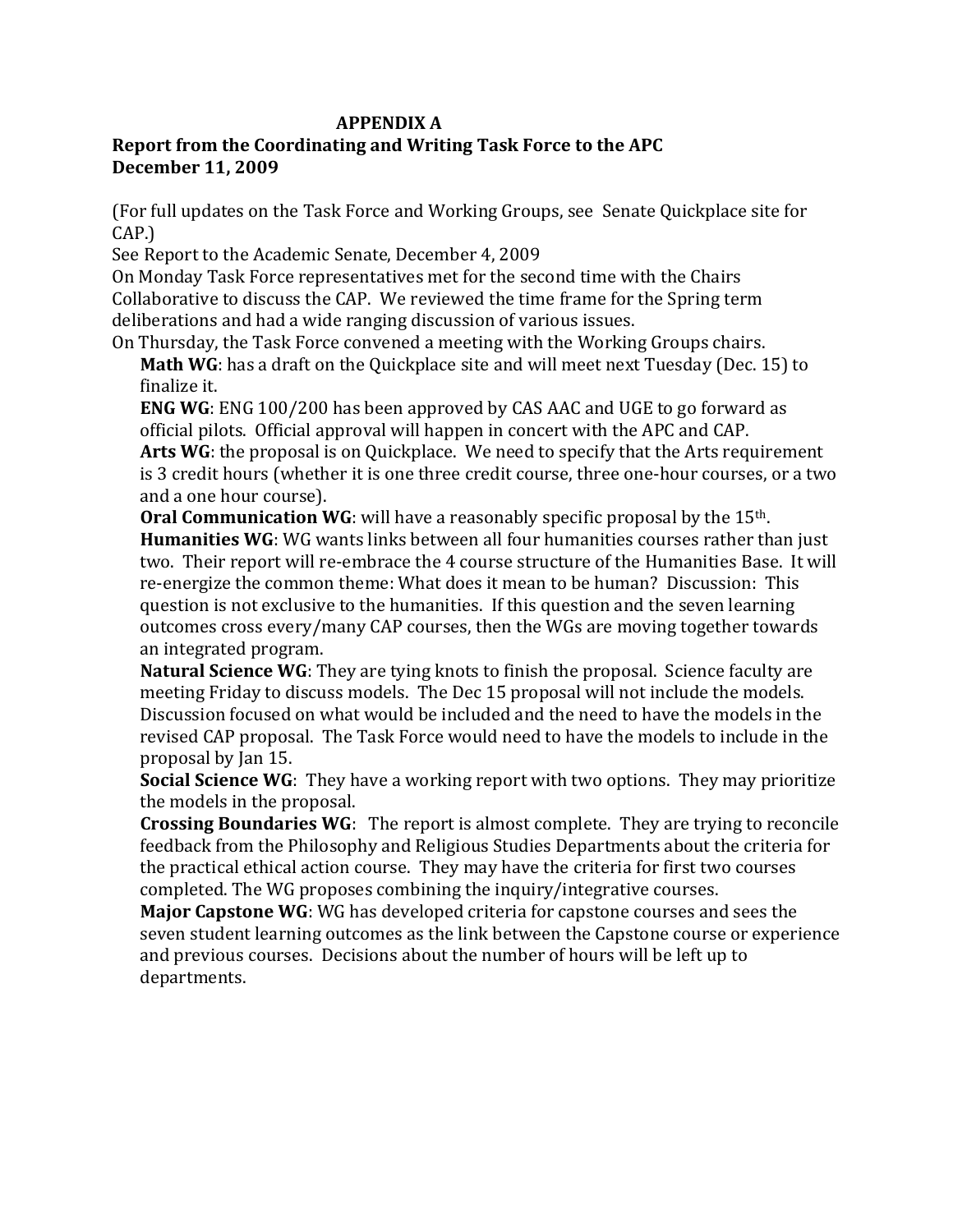# **APPENDIX B History and the Humanities Base: A Proposal for Curriculum Revision**

# **UNANIMOUSLY APPROVED BY THE DEPARTMENT 11 NOVEMBER 2009**

# **INTRODUCTION:**

Since the 2007-08 academic year, the History Department has been engaged in a thorough revision of its curriculum, relating both to the major and to the department's commitment to General Education.

We began our revisions with HST 103, The West and the World, which needed to be assessed five years after its implementation as the department's new course in the Humanities Base. The department's conclusions after a syllabus review and re-visiting the AAC documents was that the course still reflects the department's commitment to introducing first-year students to universitylevel study of history by investigating important periods of interaction between western civilization and other major world civilizations. The revision aims at increasing the consistency of the course across sections, moderating faculty workload while remaining revenue-neutral, and taking greater advantage of the wide variety of research specialties among the department faculty. By focusing more sharply on three themes—the idea of the West, global encounter, and modernity—the revised course will have both greater internal commonality and clearer potential for connection with other courses in the humanities base and beyond. The department agreed to a multi-section pilot of the revised course in Fall 2010.

All discussions of HST 103 have taken place in the context of the department's commitment both to General Education and to its majors. We have paid careful attention to and participated at every point in the emerging curricular revision, beginning with the "Habits of Inquiry and Reflection" working group, and continuing with the three-year process of formulating and proposing a Common Academic Program. From the department's perspective—i.e., that of a history department at a university seeking to be a national leader in Catholic higher education the seven learning outcomes of "Habits of Inquiry and Reflection" all presume the development of historical sensibility for meaningful realization.

# **SEQUENCING OF HST 103 AND 200/300-LEVEL COURSES:**

As a consequence, the history department's planning for the 200- and 300-level courses has been directly influenced by its commitment to building on HST 103 in light of the emerging goals of the revision of the university's common academic program. Planning for the revision of HST 103 is most advanced and the department proposes sequencing potential components, as follows:

- a series of regionally-focused survey courses at the 200 level that would build on the broad introduction of HST 103 to give students a thorough historical overview of a major area. Such a series would enrich the currently thin 200-level curriculum and serve an important developmental aim both for students who would use it to complete their general education requirement and for students preparing for further study of history at the 300 level.
- courses at the 300-level developed in response to the current revision of the common academic program, and in potential collaboration with other departments. Such collaboration could be with other humanities departments (for example, a paired history-philosophy course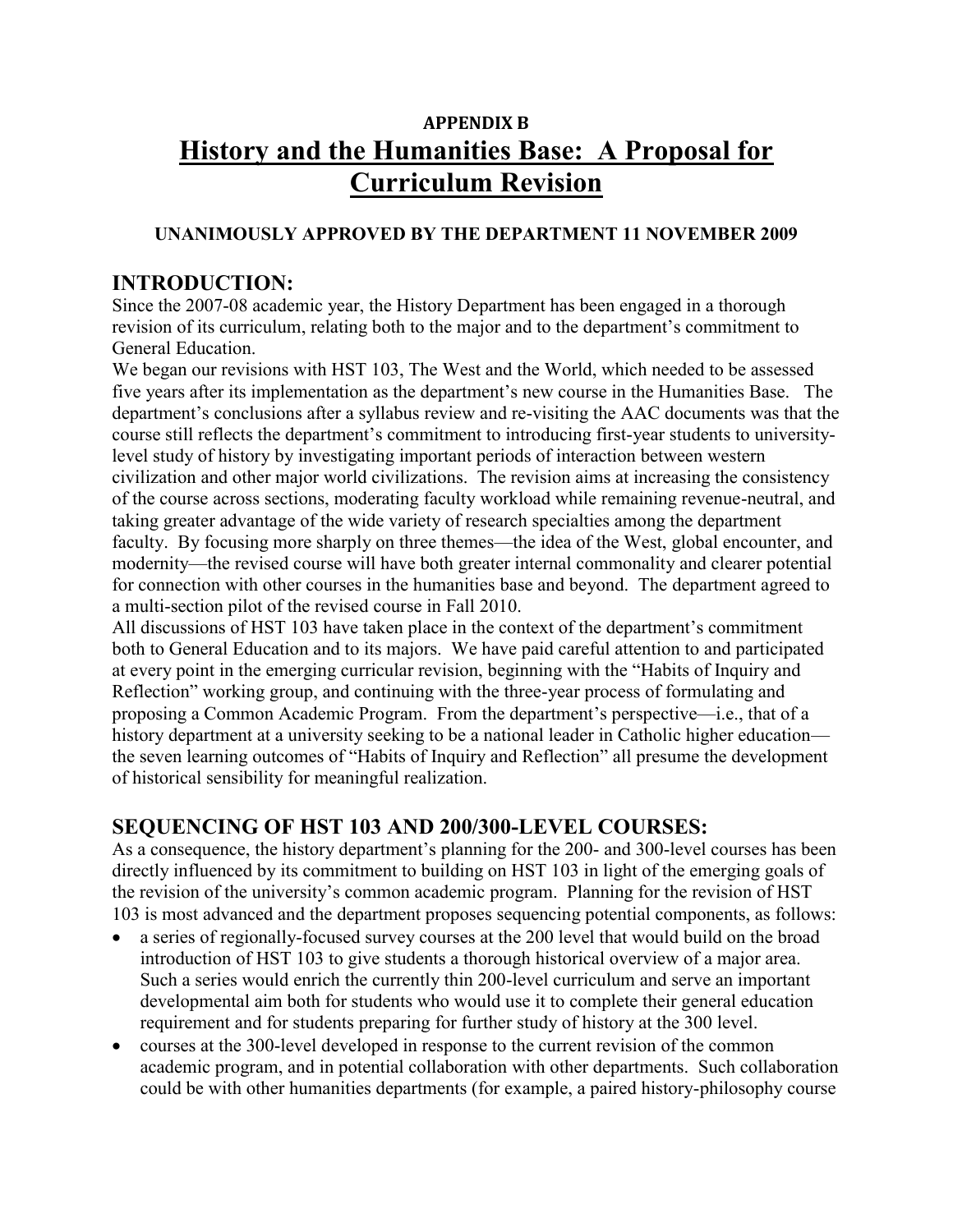that allows students to study ethics in the context of the history of their discipline and/or intended profession) or with departments outside the humanities.

The faculty of the History Department have invested a great deal in responding to and helping to shape the revision of general education for the next generation of students at the University of Dayton. Historical knowledge and sensibility, and the sensitivity to the diversity of human experience they help to foster, will surely be more rather than less important in the foreseeable future. The history department hopes to continue to play the important integrative role in the curriculum that the university committed to when it built its current General Education program around the idea that Catholic intellectual tradition presumes an integrated vision of human knowledge in which the humanities play a foundational role.

# **HISTORY AND THE HUMANITIES BASE—A PROPOSAL FOR A LINKED TWO COURSE HISTORY REQUIREMENT TO BE INCLUDED IN THE PROPOSED COMMON ACADEMIC PROGRAM**

## **I. Objective**

The discipline of history is central to the academic mission of all Catholic universities. The ongoing development of a new Common Academic Program for the University of Dayton presents an exciting opportunity to reorient the general education requirements for history to better fulfill the student learning outcomes articulated in the "Habits of Inquiry." After collaborative deliberation, the faculty of the Department of History agreed on the following plan to create a series of 200-level regional survey courses to better serve the needs of the university and to create a curriculum that promotes greater diversity and inter-course connectivity within the framework of the Catholic and Marianist tradition.

## **II. The Plan**

The Department of History proposes a linked two-course history requirement to be included in the proposed Common Academic Program. In addition to revising the content and focus of the first-year course **HST 103 The West and the World**, this plan would create a small number of **200-level courses** designed to introduce students to the diversity of global histories. This document proposes a linked two

**Part One: HST 103 The West and the World:** This course will be redesigned around three contentbased themes that emphasize the history of the modern Western world and the diversity of its global experience. These themes provide a foundation of historical content for students that prepares them for the 200-level surveys

- **The Idea of the West**: In accordance with the tradition of Catholic and Marianist education, the course will introduce students to the foundations of Western society.
- **Modernity**: Addressing the "Habits of Inquiry" goals of inculcating practical wisdom and a critical evaluation of the signs of our times, the course will focus on explaining the historical emergence of the structures and ideologies of our modern world.
- **Global Encounters**: In order that all students study the diversity of human experience, the course will emphasize the *sites of interaction* between the cultures of the West and those of the rest of the globe.